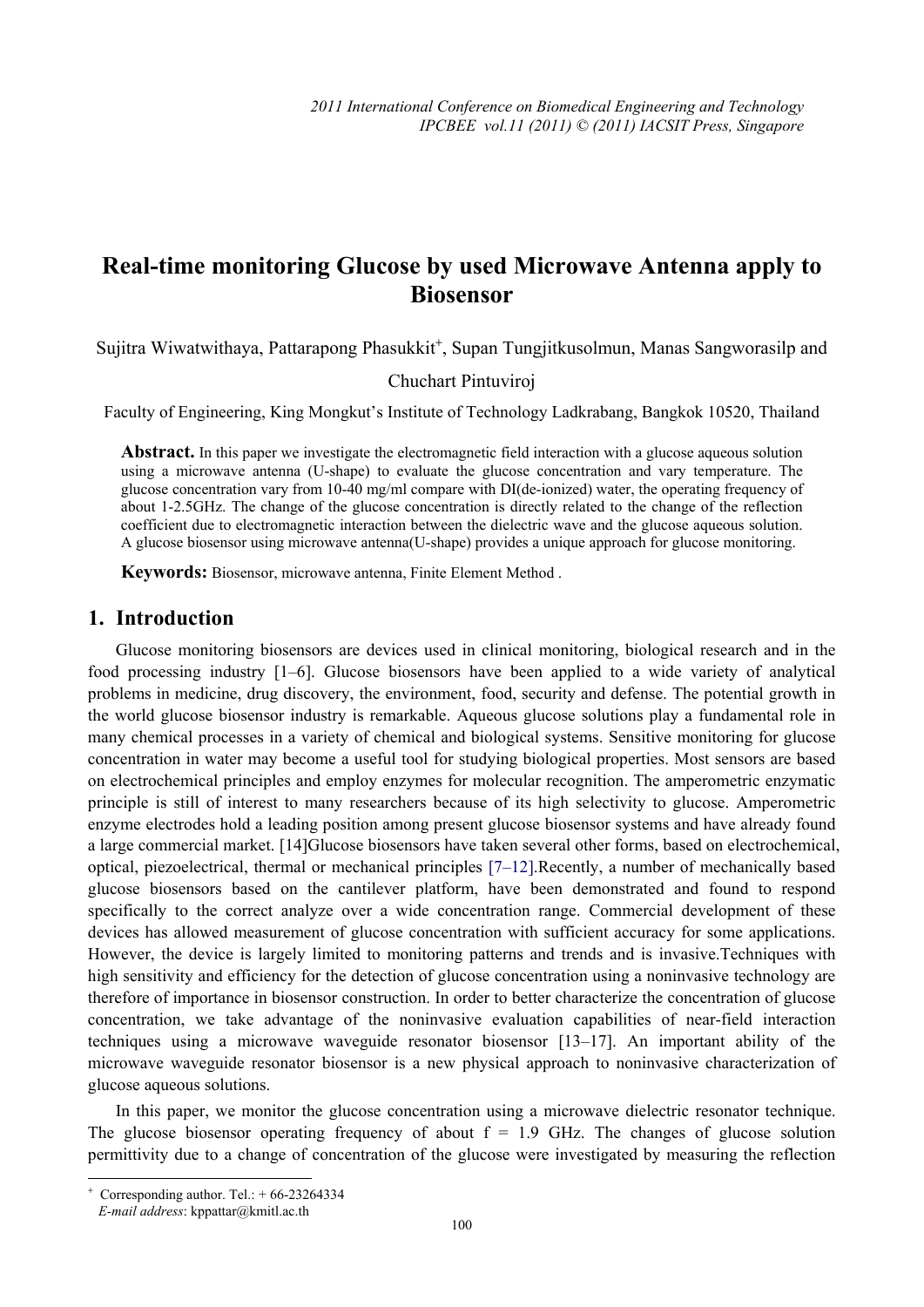coefficient return loss of the antenna. The change of the glucose concentration is directly related to the change of the reflection coefficient due the glucose solution.

### **2. Method**

In this paper we develop antenna by used CNC machine to make strip antenna and application from PCB(Print Circuit Board) to made antenna like U-shape that open gap at the end of antenna



Fig.1 (a) CAD of U-shape antenna with glucose (b) Mesh of antenna with glucose (c)FEM simulation(E -field) (d) Real antenna

In figure show antenna structure that made by machine (CNC) we set resolution to high for made antenna that had dimension equal CAD drawing.

## **2.1. Theoretical background**

In this paper we used were return loss for present maximum power transfer between antenna with glucose thus important parameter for measuring is return loss Return loss is a measure of VSWR (Voltage Standing Wave Ratio), expressed in decibels (db). The return-loss is caused due to impedance mismatch between two or more circuits And Reflection co-efficient equation present is

$$
\Gamma = \left| \frac{1 - VSWR}{1 + VSWR} \right| \tag{1}
$$

 $\Gamma$  is the reflection coefficient that relate with complex impedance of antenna and complex impedance of media (substrate/glucose aqueous solution/air) that not present in this paper . In general the reflection coefficient present in term of dB(decibel) it can be written as

$$
RL = -20\log|\Gamma| \tag{2}
$$

In this paper we show result of reflection coefficient is RL (return loss) by change glucose concentrations

# **2.2. Experiment set up**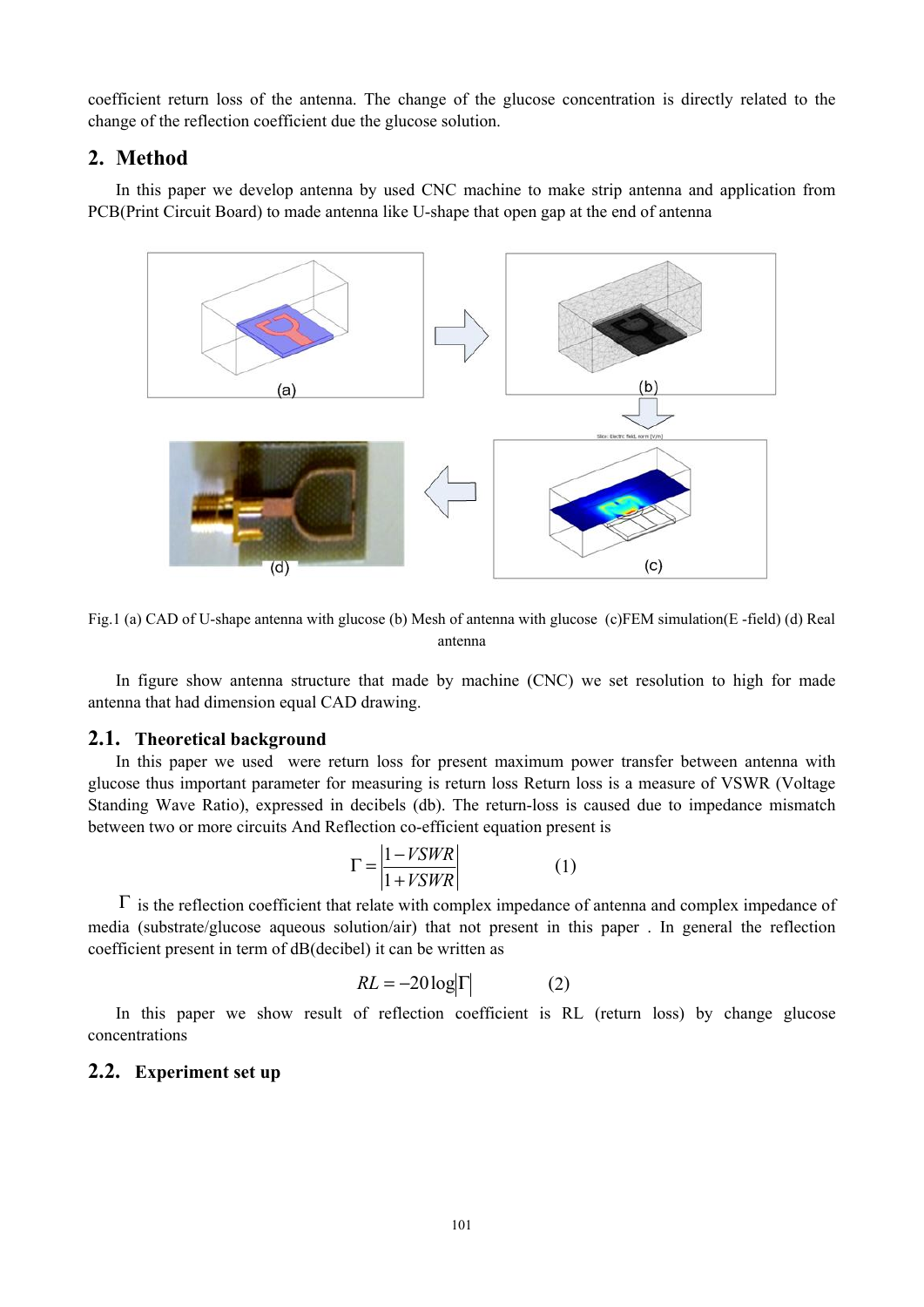

Fig. 2 Experimental set up

In Fig.2 show experiment set up system for experiment .Measurement of coefficient by used Site Analyzer (Brad Bird model SA600EX) connected with low loss coaxial cable, connector is N-type (measurement side) and SMA(3.5mm) male with antenna .Recording the result by Laptop connect via rs232 cable that had adapter convert rs232 to USB at the end , this experiment we used thermometer monitor temperature (Fluke 54II )

**2.3. Result** 



Fig.3 Measured Reflection coefficient (Return loss) A. DI water and different glucose concentrations: B. 10, C. 20, D.30 , E.40 mg/ml with glucose solution volume 40 ml.

In Fig.3 the level of reflection coefficient(return loss) related with glucose concentrates from the result that glucose that 40 mg/ml concentrations to get minimum value of return loss , thus it mean are the have maximum power transfer between antenna with glucose liquid and had little resonance frequency shipped (about 50Mhz)



Fig.4 Measured Reflection coefficient (Return loss) dependences on temperature for glucose concentrations of A. DI water and different glucose concentrations: B. 10 and C.40 mg/ml with glucose solution volume 40 ml.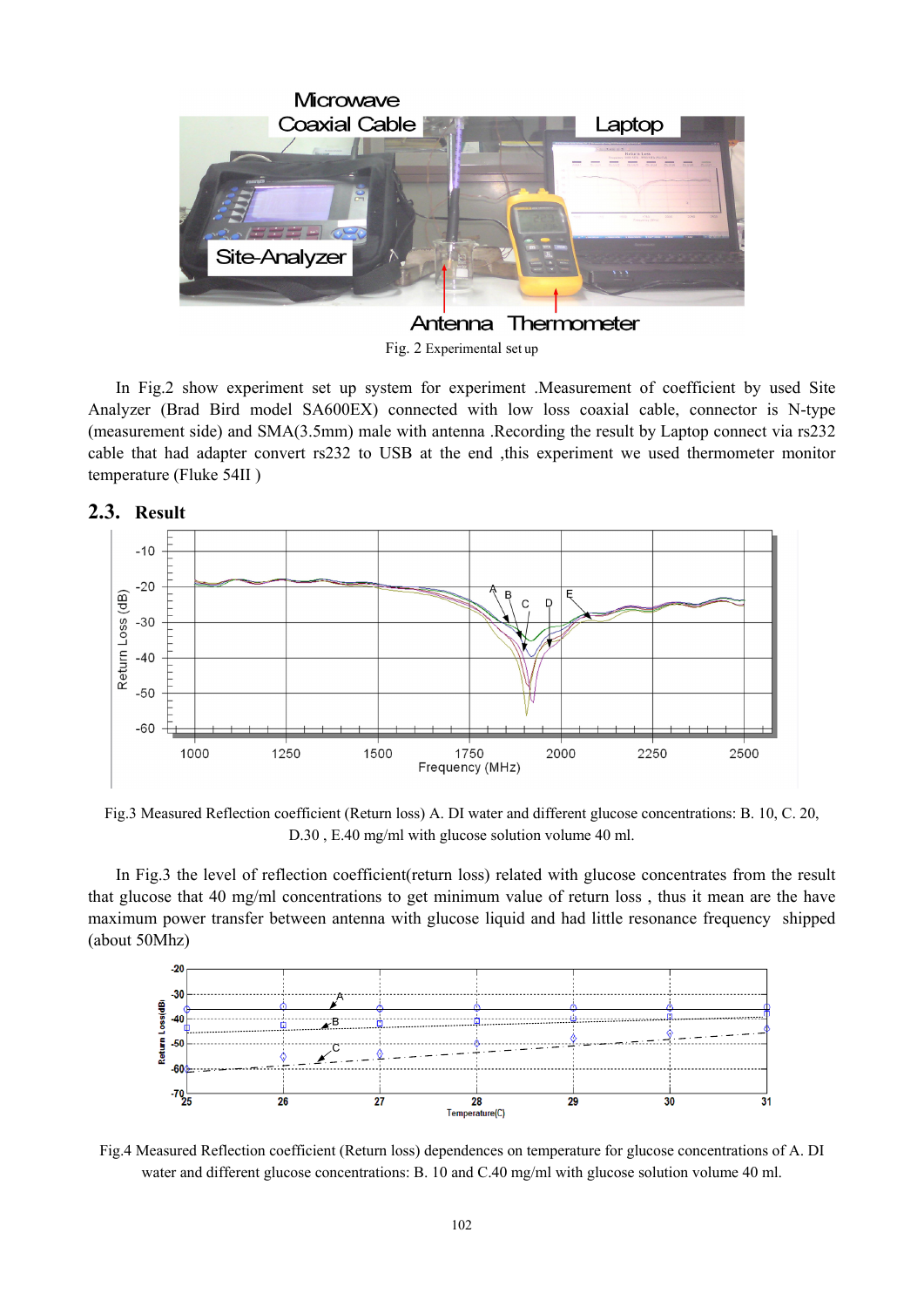In Fig.4 Show the effect of temperature when used different glucose concentrations, from the result the value of return loss(RL) can be write in continues line for DI water the value of return loss(RL) is a little different when temperature change. When increased glucose concentration slope of line will increase related with glucose concentration.

Field distribution, In this paper we used finite element method(FEM) to computation electromagnetic distribution (Electric filed) in glucose the procedure to simulation electric filed in glucose that radiation from antenna by used Hi-end software (COMSOL Multiphysic v3.5a) ,as show in Fig.5, As the glucose concentration increased, the relative permittivity was increased .Insertion dept about 14.5 mm that optimum to clear the result for read.



Fig.5 FEM simulation of electromagnetic field interaction between antenna(U-shape) and (a) DI water ,(b) 10 mg/ml (c) 20mg/ml and (d) 40 mg/ml glucose aqueous solutions

In Fig.5 show electromagnetic field interaction between antenna and DI water, glucose concentrations (10,20 and 40 mg/ml) that result present in color dark red for electric field high value and dark blue for electric field low value. For Di water had electric field distribution lowest when increased level of concentrations of glucose level of electric filed distribution will increased , thus electric field distribution related with glucose concentrations.

#### **3. Conclusion**

We demonstrated the measurement of aqueous glucose concentration using microwave antenna (U-Shape). The reflection coefficient (RL) is very sensitive to the concentration of glucose. These results clearly show sensitivity and usefulness of this microwave antenna for glucose biosensor.

### **4. References**

- [1] J. Wang, Electroanalysis 13 (2001) 983.
- [2] N. Forrow, S. Bayliff, Biosens. Bioelectron. 21 (2005) 581.
- [3] J. Homola, Anal. Bioanal. Chem. 377 (2003) 528.
- [4] J. Newman, A. Turner, Biosens. Bioelectron. 20 (2005) 2435.